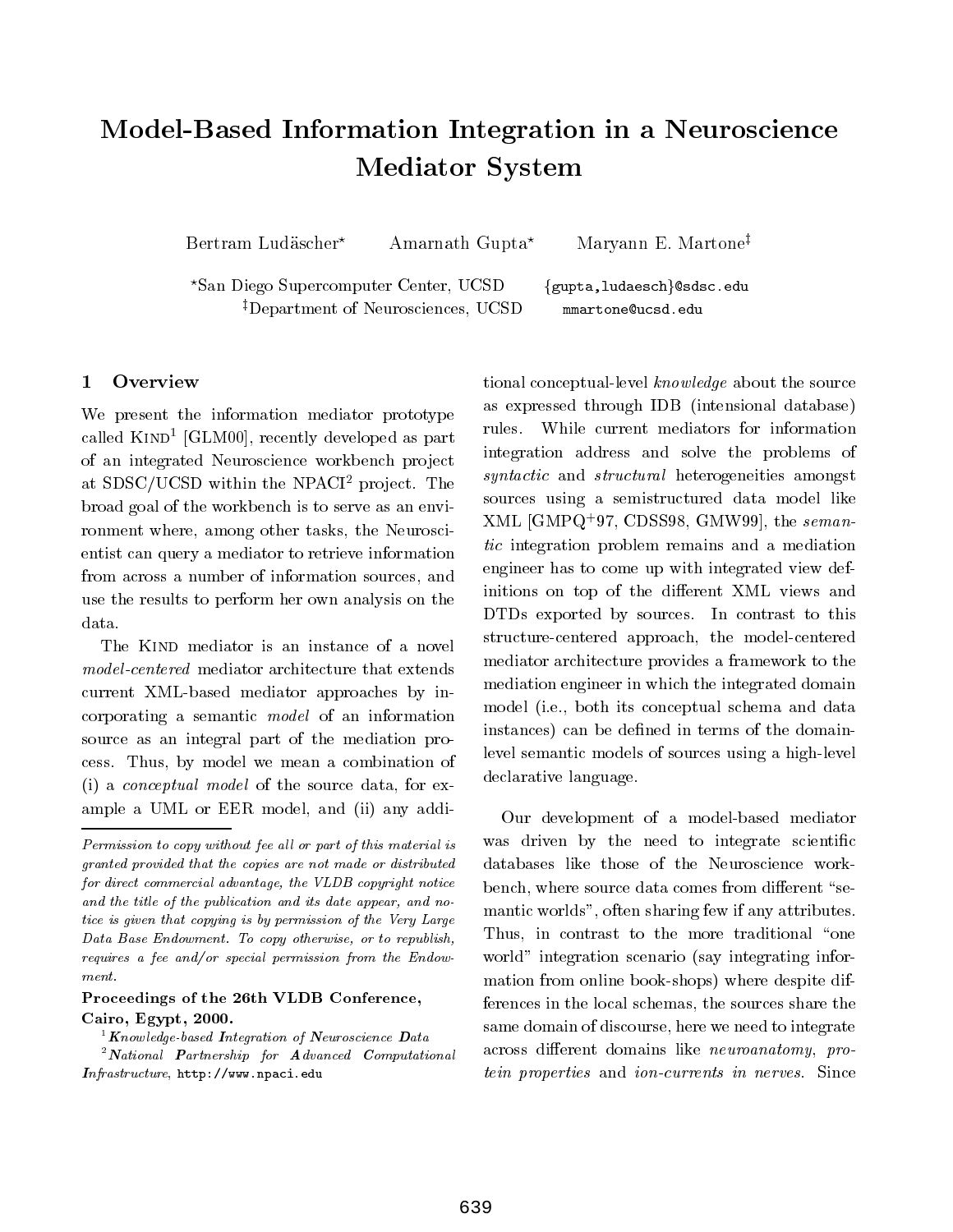these sources are scientifically related in the physical world through (expert and common) knowledge, the integration process using a mediator becomes feasible if those associations between ob jects from different domains are definable at the level of the domain model.

The system we demonstrate includes the following salient features:

- changing instance data (relational, objectoriented, semistructured) and model data (like UML and EER schemas). In particular UML models of sources are represented in XML using XMI [XMI99].
- The model-integration language is F-Logic  $(\text{short: FL})$   $[KLW95]$ , a rule-based, objectoriented language that allows to represent, query, and reason with not only semistructured data like XML trees but also conceptuallevel information, i.e., object-oriented data and schema. Query evaluation at the mediator level is based on the Flora engine [LYK99, YK00], enabling a virtual integrated view approach, and on the MIXM system for the MIX system for the MIX system of the MIX system for the MIX system for the MIX system of the MIX system of the MIX system of the MIX system of the MIX system of the MIX system querying XML-enabled sources via the XML query language XMAS [BGL+ 99, LPV00].
- For sources that export a conceptual model CM (in XMI) to the mediator, a semanticspreserving DTDCM is derived. At runtime, the mediator can automatically construct CM (i.e., populate the classes of CM and validate against the integrity constraints of CM) and then integrate across different CMs, provided the sources export XML data which is valid wrt. DTD<sub>CM</sub>. Otherwise, declarative FL rules are used to map instances from the sourcespecific DTD to  $\rm{DTD}_{\rm{CM}}$  and thus again to instances of CM. In this way, sources are not only queryable as labeled ordered trees (as is the case with pure XML-based query languages), but as *domain-level object-bases*; in

particular information about generalizations (class hierarchy), properties of relationships (cardinalities, relationship types like aggregation and composition), and *application-specific* integrity constraints and rules all become accessible for defining the integrated view at the mediator.

# <sup>2</sup> Demonstration

The demonstration presents a Neuroscience application where the KIND mediator integrates three data sources and two domain knowledge sources (cf. Figure 1). The central component of the architecture is the KIND mediator which uses the FLORA system [LYK99] for executing the integration rules. The mediator has several "plug-in" modules for interfacing with the runtime environment. For example, the module XML2FL maps XML to equivalent FL objects. For sources like CAPROT which export a conceptual model CM, there is a  $XMI<sub>2</sub>FL$ plug-in, which takes the conceptual model CM(S) of source S and produces an FL model of it. As we will show in the demo, the plug-in can generate from  $CM(S)$  (which is here given in the XMI syntax for UML) the FL equivalent of CM(S), i.e.,

- a class signature august the with a set of integrity constraint rules for capturing the semantics of CM(S), and
- runtime to populate CM(S) from the XML data exported by S.

For sources that do not export a CM, the mediation engineer has to reverse-engineer the CM from the exported XML DTD. Based on this, the instantiation rules for CM are derived. The integrated view Insm (Figure 1) is exported to the user or application as XML; it is defined in the declarative FL rule language on top of the CMs of all involved sources. It is important to notice that the mediator does not materialize the complete CMs but computes the relevant CM instances on the fly at query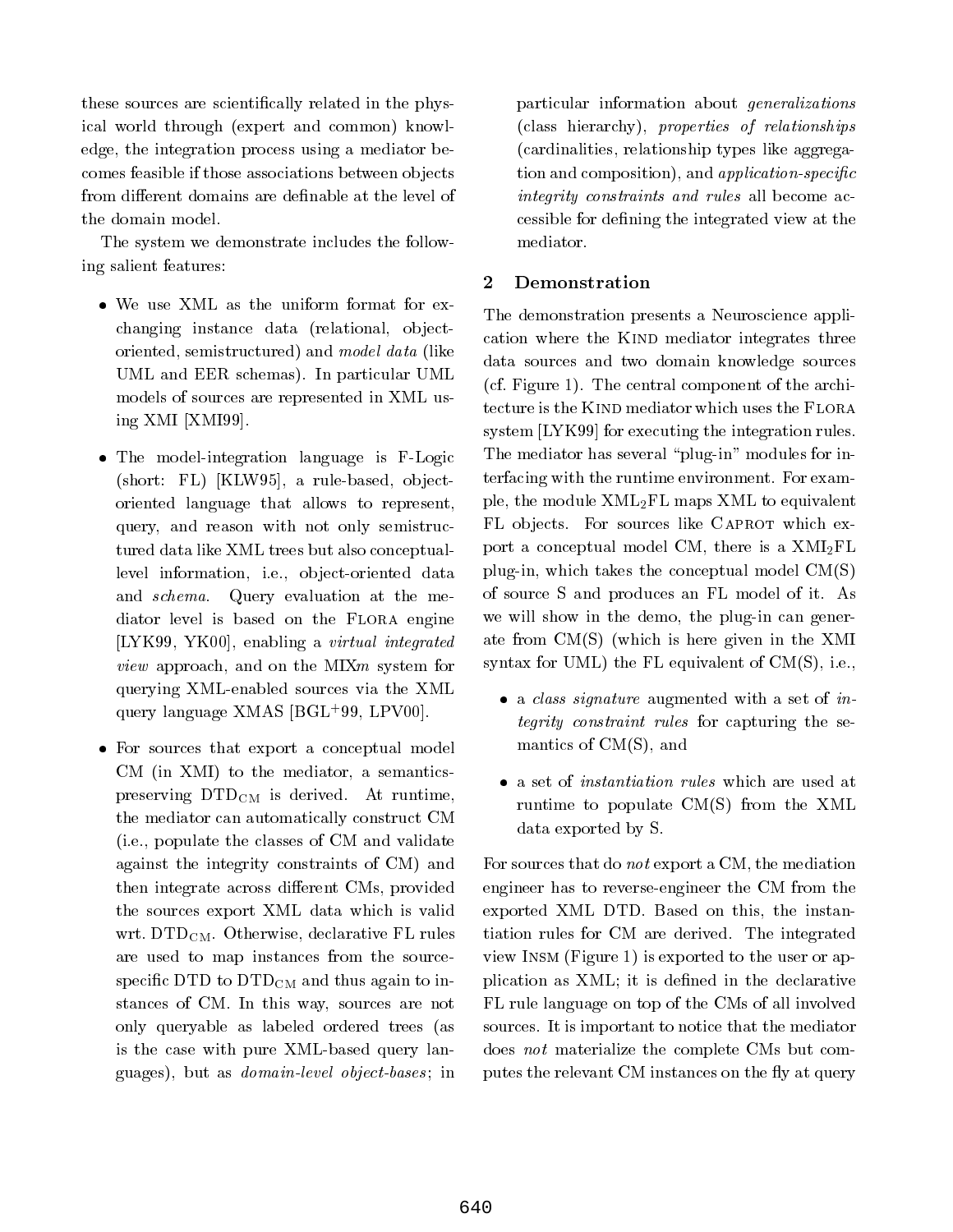evaluation time, based on the user query against the integrated view. This virtual integration approach results from the use of the top-down query evaluation engine FLORA. In addition, for integration scenarios where materialization of CM(S) is advantageous, we may use the bottom-up FL engine Florid [FLO, LHL+ 98].

XML sources are accessed through the MIXm mediator system which can evaluate complex XML queries expressed in  $\Lambda$ MAS<sup>-</sup>. The  $\,$  structure-level  $\,$ XML mediator MIXm is mainly used to produce on demand virtual virtual interests on the order of potentially and positions of potential and potentially are assumed to the contract of the contract of the contract of the contract of the contract of the contract of the con huge XML sources  $[LPV00]$ . Here, "on demand" means that the construction of the virtual XML view is driven by the navigation of the client (i.e., the KIND mediator) within the view.

The demonstration involves the following sources:

- Prolab stores results of image analysis from protein labeling experiments performed on one or more regions of the brain. They contain measurements of protein concentration in different segments of light and electron microscope images. Segments are organized into collection objects called *anatomical structures*. An anatomical structure may contain other anatomical structures.
- constructions of nerve compartments called dendrities spines and denote and denote shape and denote database records a number of measurements performed on these volumetric objects. As in PROLAB, dendritic shafts and spines are spatially composed into larger volumetric objects called *dendrites*. Both PROLAB and DENDREC are implemented on an ORACLE8i database and wrapped to produce XML output.
- cium binding proteins.4 In contrast to Pro-

LAB and DENDREC whose conceptual models had to be reverse-engineered, CAPROT publishes a conceptual model (EER) of its data which we have mapped into an UML/XMI encoding so it is accessible to the mediator through the  $FL_2XML$  plug-in. CAPROT contains protein properties, the organisms and tissues and cells where they are found, as well as the known functions of the proteins.

- Taxon is a database containing the scientic classication of the animal kingdom, along with the common names of the animals. This database is an example for a knowledge source that allows to eliminate "semantic holes" of otherwise unrelated source models. Here, it bridges the gap between the scientic names used in Caprot and the common names used in the other data sources. As shown in the demonstration, this also allows users to query on animals by higher order group names (e.g, mammals instead of humans and mice).
- Finally, Anatom denes a hierarchy of biological organ names starting from the brain down to cells and subcellular components. It also contains a set of rules defining different groupings and classication hierarchies of organs. For example, it states how the set of brain regions can be grouped structurally and functionally. It also specifies transitive properties of is-a and has-a relations which are beyond the expressive power of most XML query languages.

An example user query spanning different sources (and which, therefore, could not be answered without the mediator) is:

- $\bullet$  . Find the cerebellar distribution of all lat proteins with more than 90% amino acid homology with the human NCS-1 protein", or
- $\ldots$  but a distribution of the distribution of this this this this this this think of this think of this think of this think of the distribution of the distribution of the distribution of the distribution of the distribu  $p$ rotent or the homologs in other rodents.  $\blacksquare$

 $\boldsymbol{\Lambda}$ ML Matching And Structuring Language  $|\text{BGL}|\text{39}|$  $4$ http://structbio.vanderbilt.edu/cabp\_database